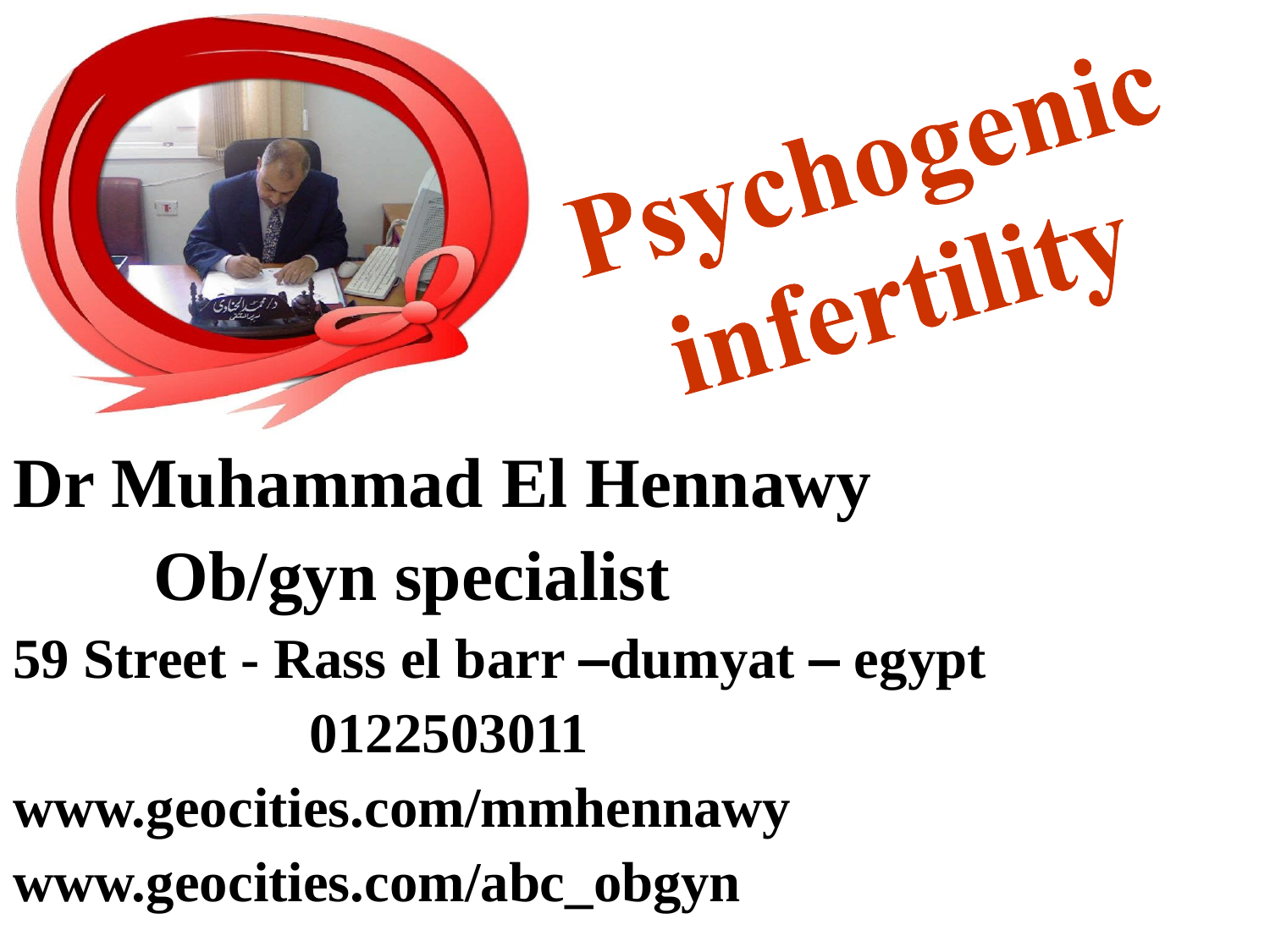### It is a part of unexplained infertility

• The prevalence of psychogenic infertility is likely to be 5 per cent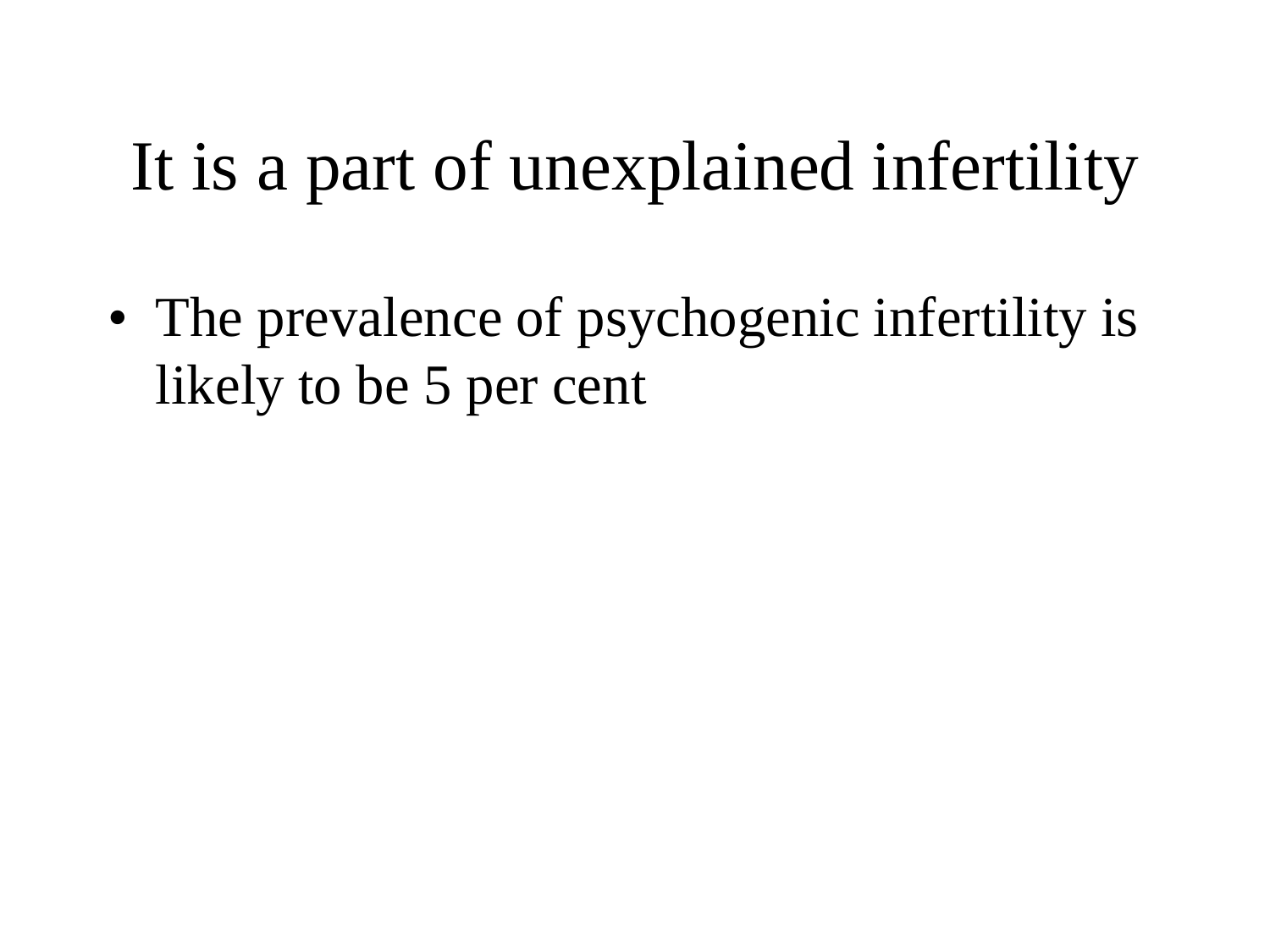# Historically

• Infertility, particularly "functional" infertility, was attributed to abnormal psychological functioning on the part of one or both members of the couple.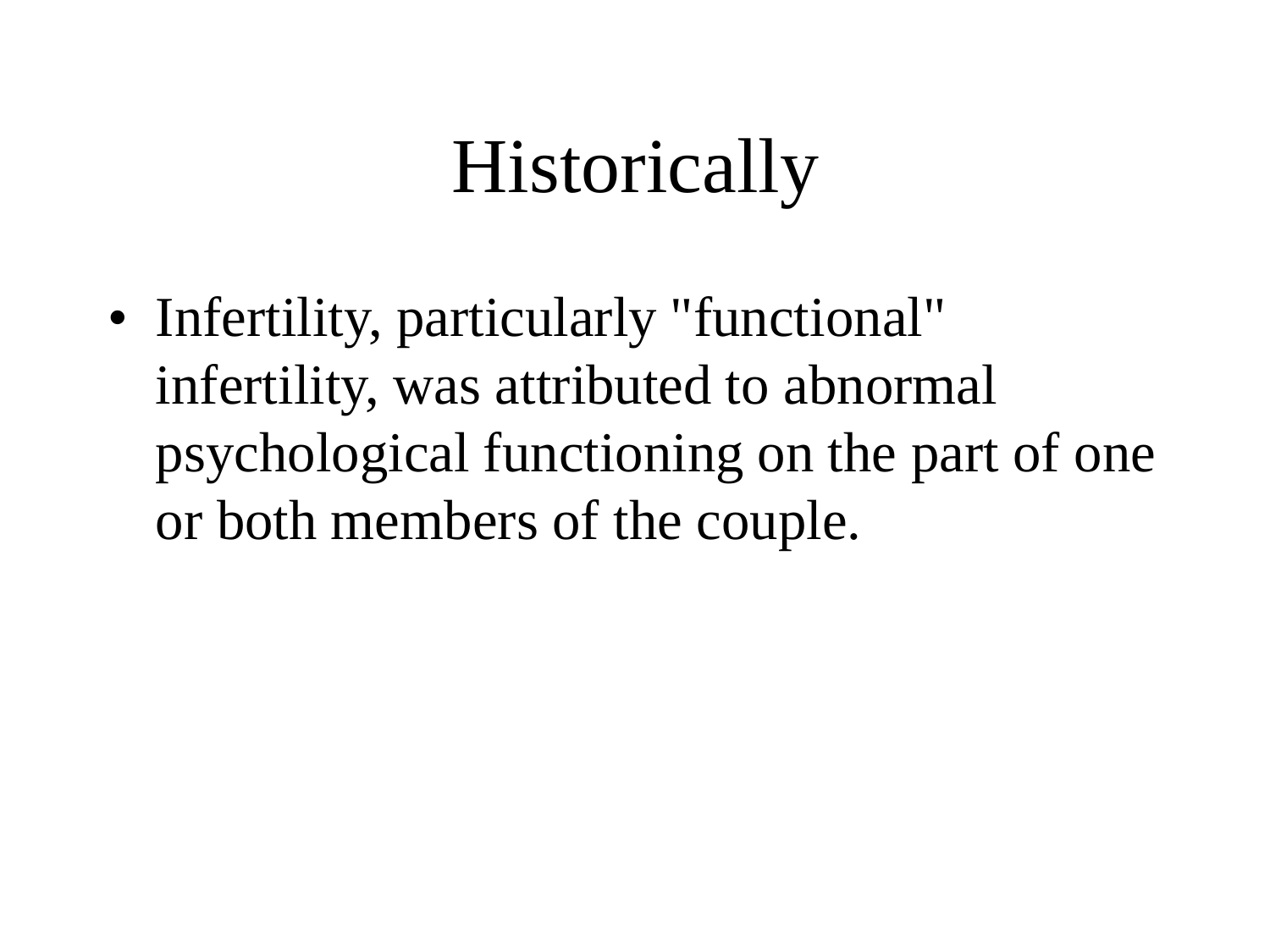#### In the 1940s and 1950s

• Preliminary work considered "psychogenic infertility" as the major cause of failure to conceive in as many as 50% of cases.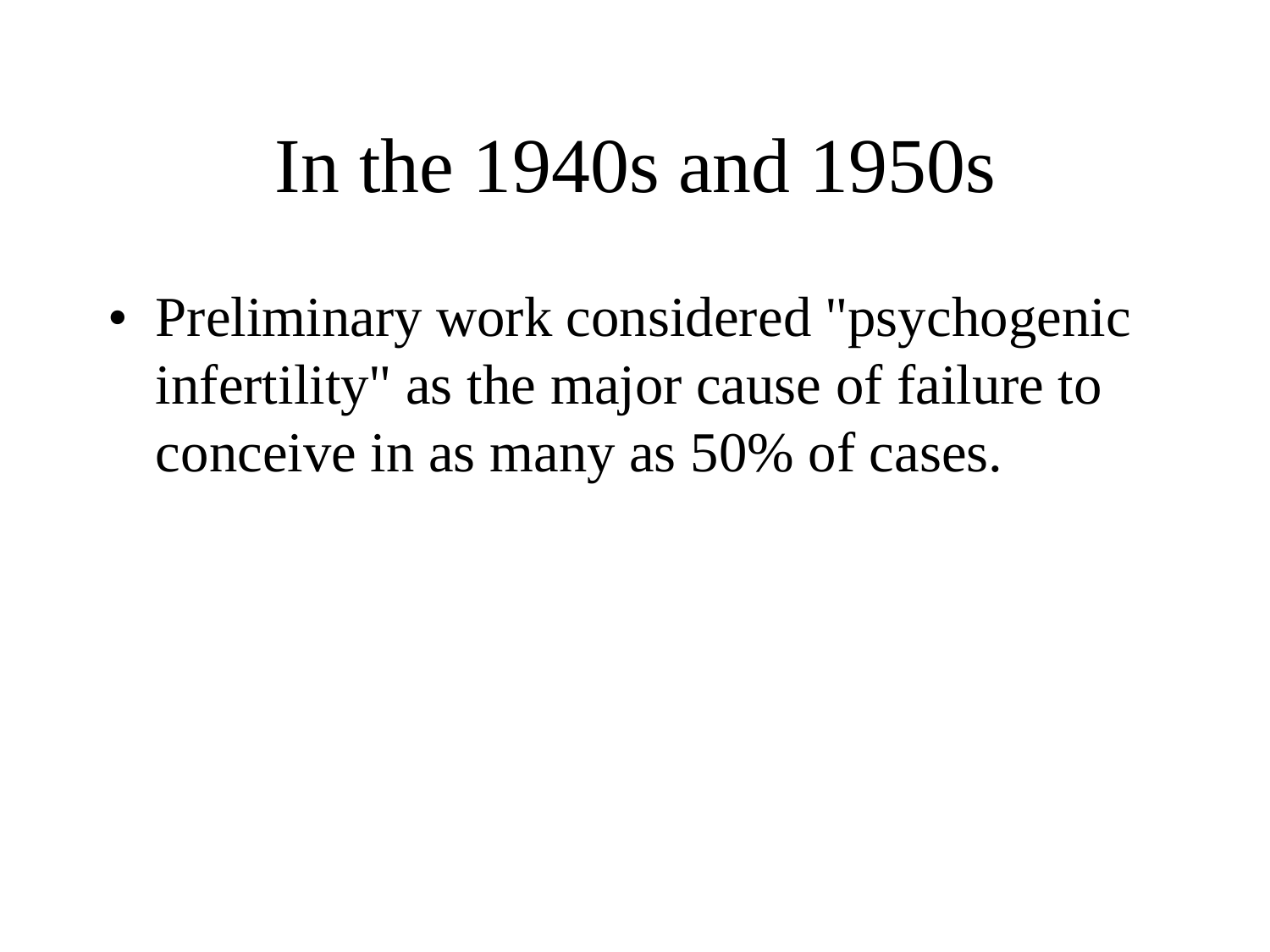#### The Late 1960s

- It was commonly believed that reproductive failure was the result of psychological and emotional factors
- Psychogenic infertility was supposed to occur because of unconscious anxiety about sexual feelings, ambivalence toward motherhood, unresolved Oedipal conflict, or conflicts of gender identity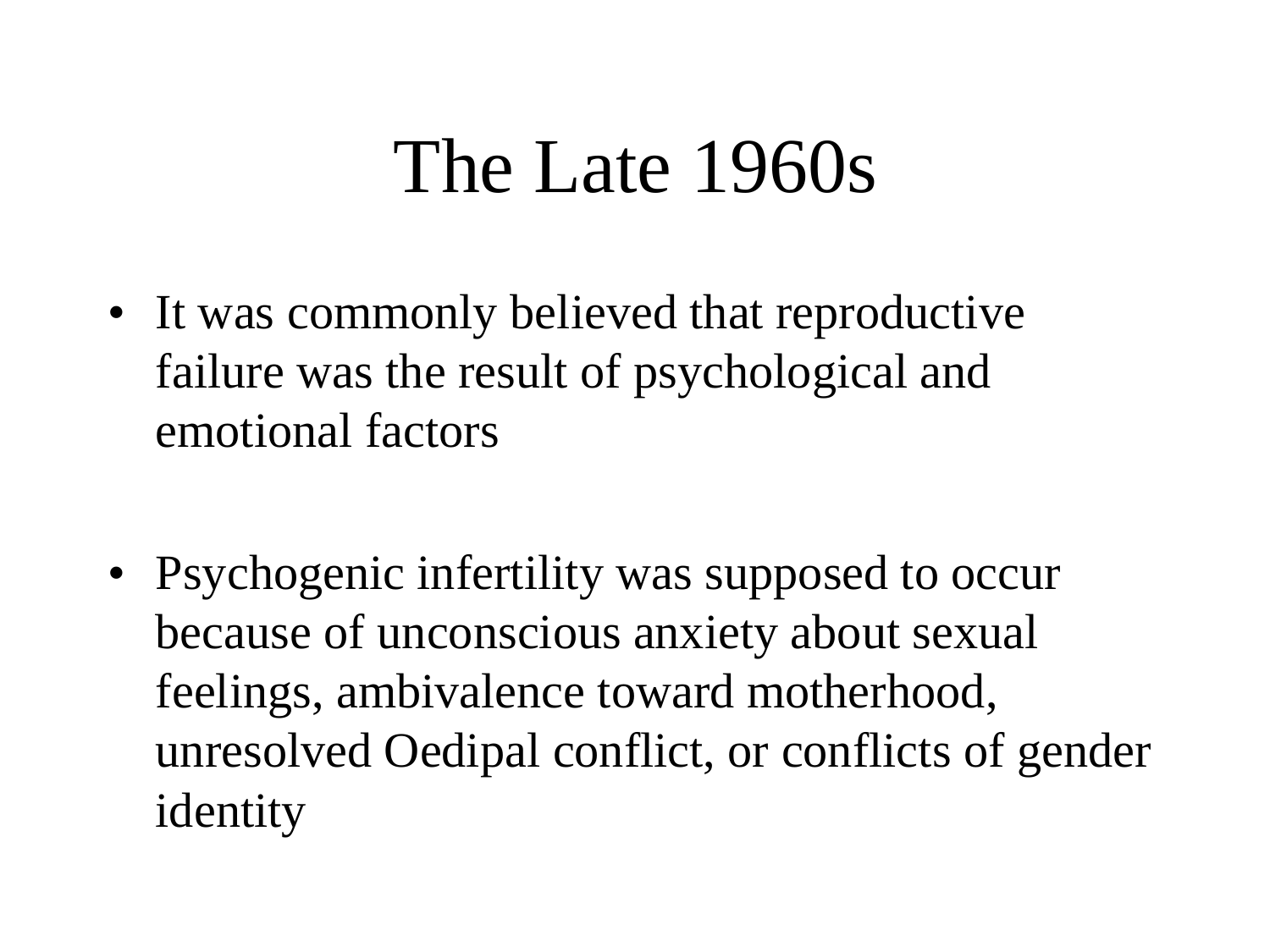## Modern Research

- Fortunately, advances in reproductive endocrinology and medical technology as well as in psychological research have de-emphasized the significance of psychopathology as the basis of infertility
- It shows that there is little evidence to support a role for personality factors or conflicts as a cause of infertility.
- This perspective unburdens the couple by relieving them of the additional guilt of thinking that it is their mental stress that may be responsible for their infertility.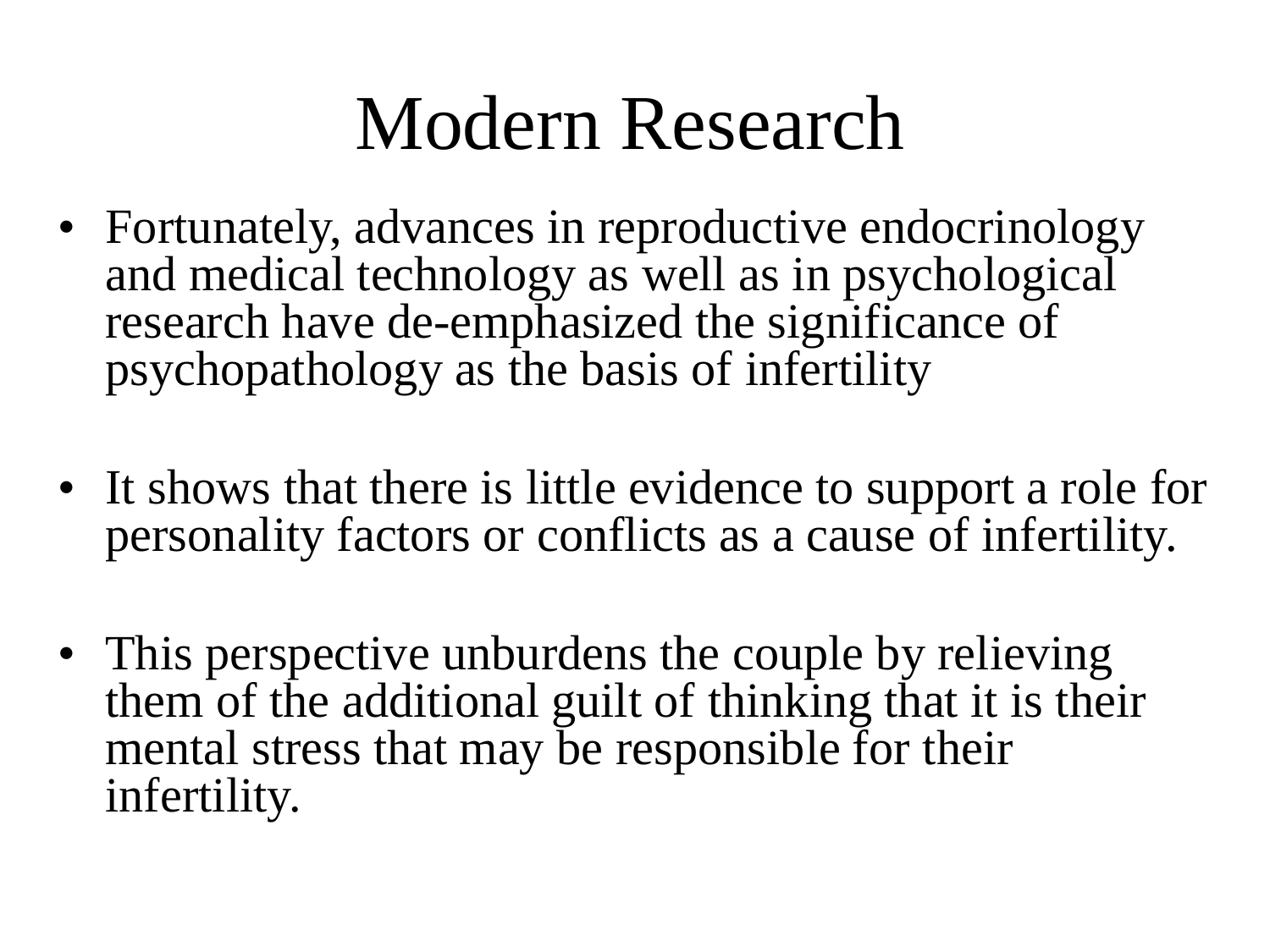## HOW ?? 1

- Hypothalamus regulates both stress responses as well as the sex hormones,
- Excessive stress may even lead to complete suppression of the menstrual cycle, and this is often seen in female marathon runners, who develop "runner's amenorrhea".
- In less severe cases, it could cause anovulation or irregular menstrual cycles.
- When activated by stress, the pituitary gland also produces increased amounts of prolactin, and elevated levels of prolactin could cause irregular ovulation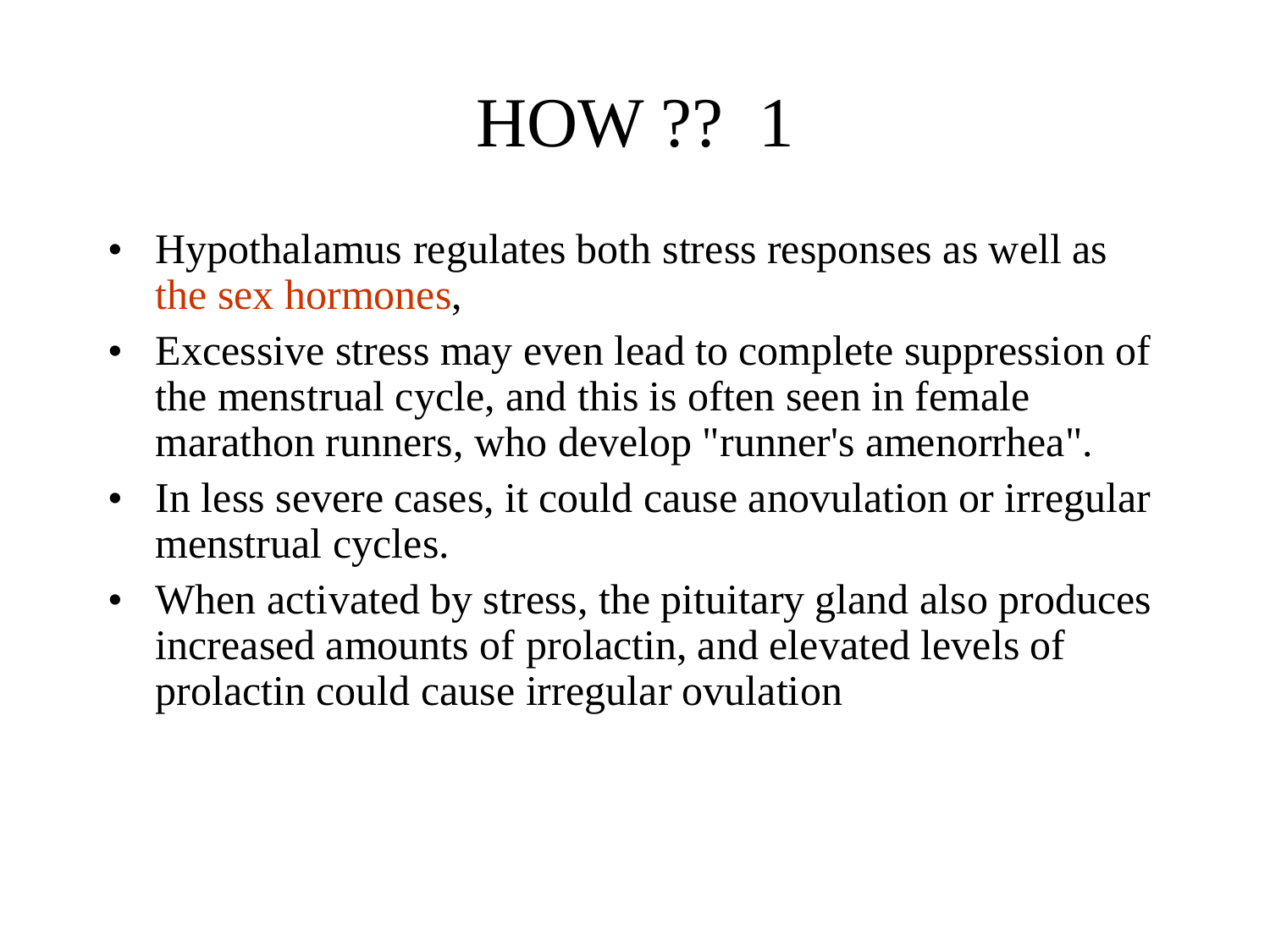## HOW ?? 2

- The female reproductive tract contains catecholamine receptors
- Catecholamines produced in response to stress may potentially affect fertility,
- by interfering with the transport of gametes through the fallopian tube
- or by altering uterine blood flow.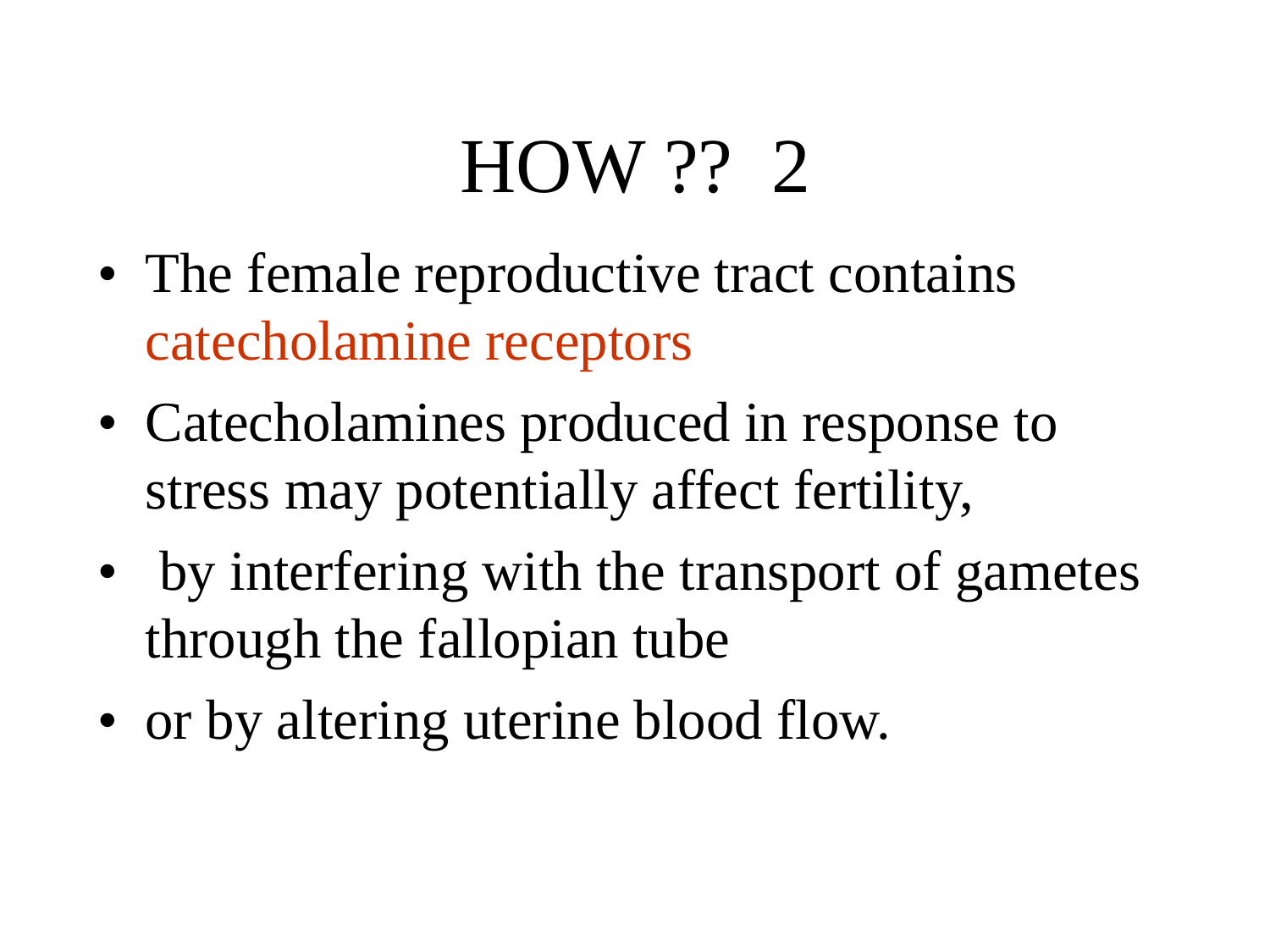## HOW ?? 3

- the brain produces special molecules called neuropeptides, in response to emotions, and these peptides can interact with every cell of the body, including those of the immune system.
- In this view, the mind and the body are not only connected, but inseparable, so that it is hardly surprising that stress can have a negative influence on fertility.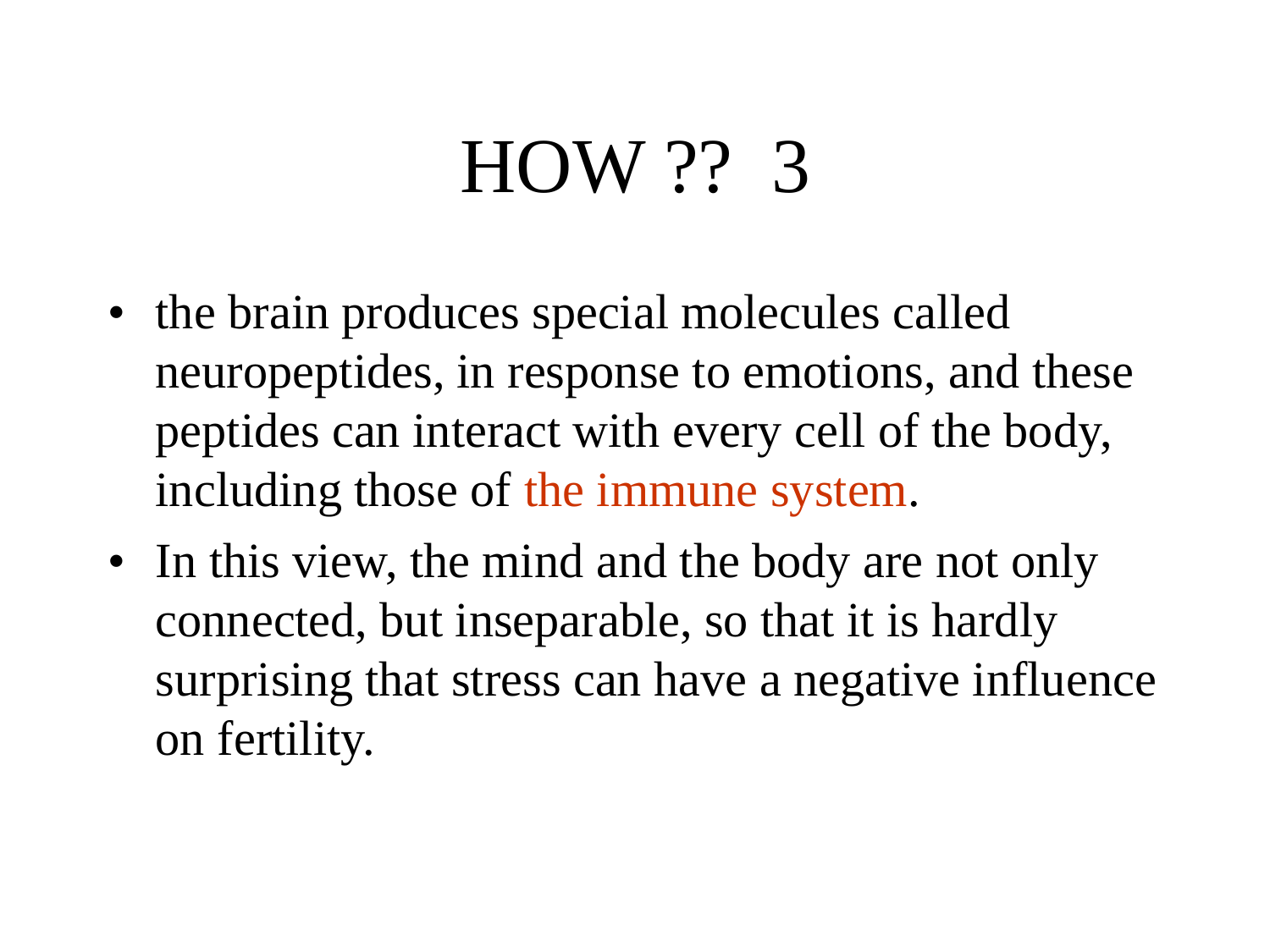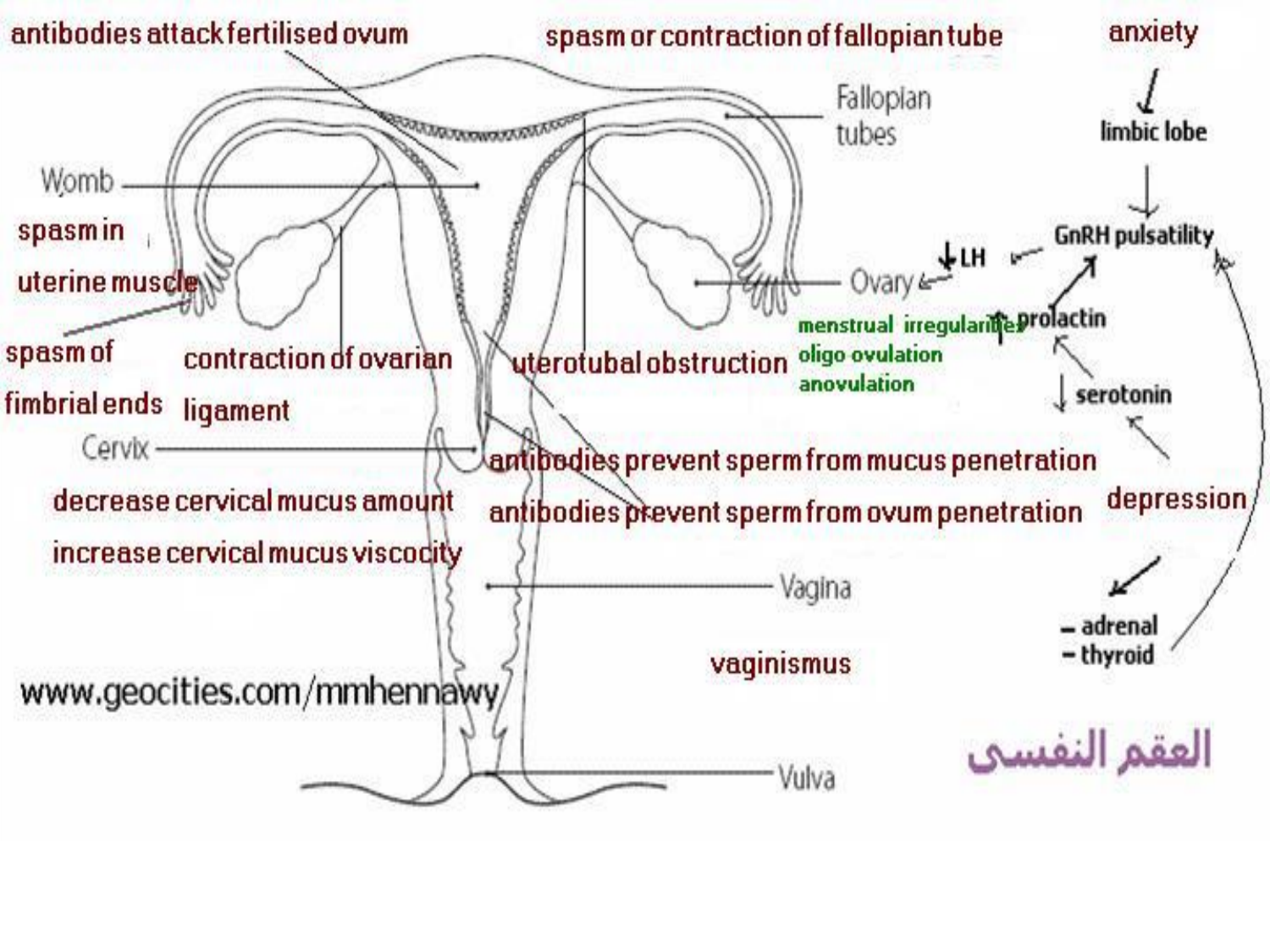#### Female psychogenic causes

| Vulva            |                                                                                                                                                                             |
|------------------|-----------------------------------------------------------------------------------------------------------------------------------------------------------------------------|
| Vagina           | Vaginismus prevent coitus                                                                                                                                                   |
| Cervix           | Decrease cervical secretion amount for                                                                                                                                      |
|                  | Increase cervical mucus viscosity                                                                                                                                           |
|                  | Antibodies prevent cervical mucus penetration by sperm                                                                                                                      |
| Uterus           | Changing uterine blood flow                                                                                                                                                 |
|                  | Changing uterine motility                                                                                                                                                   |
|                  | Antibodies attack fertilised ovum                                                                                                                                           |
| Tube             | Uterotubal spasm                                                                                                                                                            |
|                  | Changing tubal motility interfering with the transport of gametes through the tube                                                                                          |
|                  | fimbrial end spasm                                                                                                                                                          |
|                  | Antibodies prevent ovum penetration by sperm                                                                                                                                |
| Ovarian Ligament | Contraction of ovarian ligament                                                                                                                                             |
| Ovary            | Excessive stress may even lead to complete suppression of the menstrual cycle                                                                                               |
|                  | In less severe cases, it could cause anovulation or irregular menstrual cycles.                                                                                             |
| Endocrine glands | the pituitary gland produces increased amounts of prolactin, and elevated levels of prolactin could<br>cause irregular ovulation                                            |
| brain            | brain produces special molecules called neuropeptides, in response to emotions, and these can<br>interact with every cell of the body, including those of the immune system |
|                  | lack of sexual desire                                                                                                                                                       |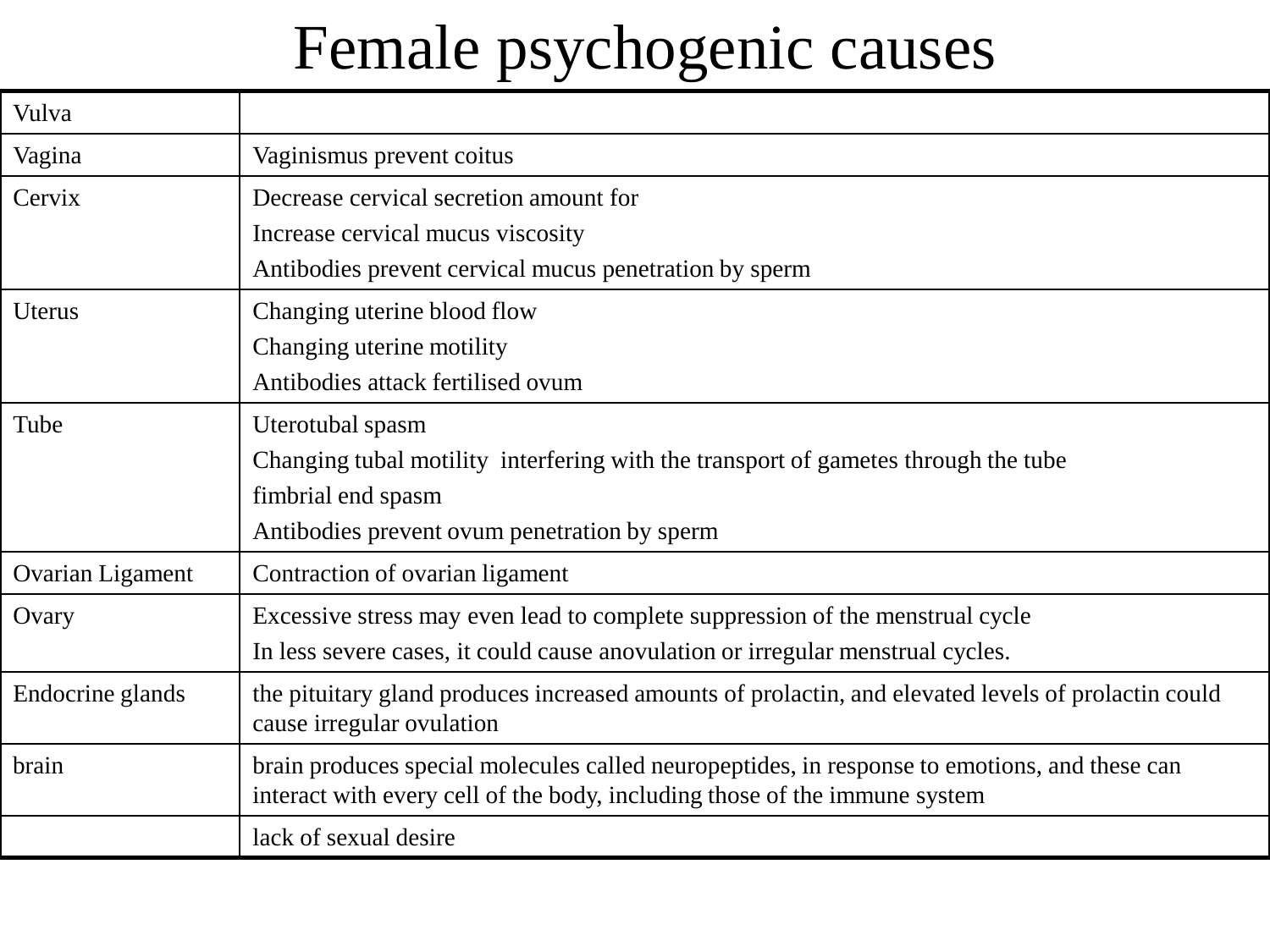#### decrease lipido

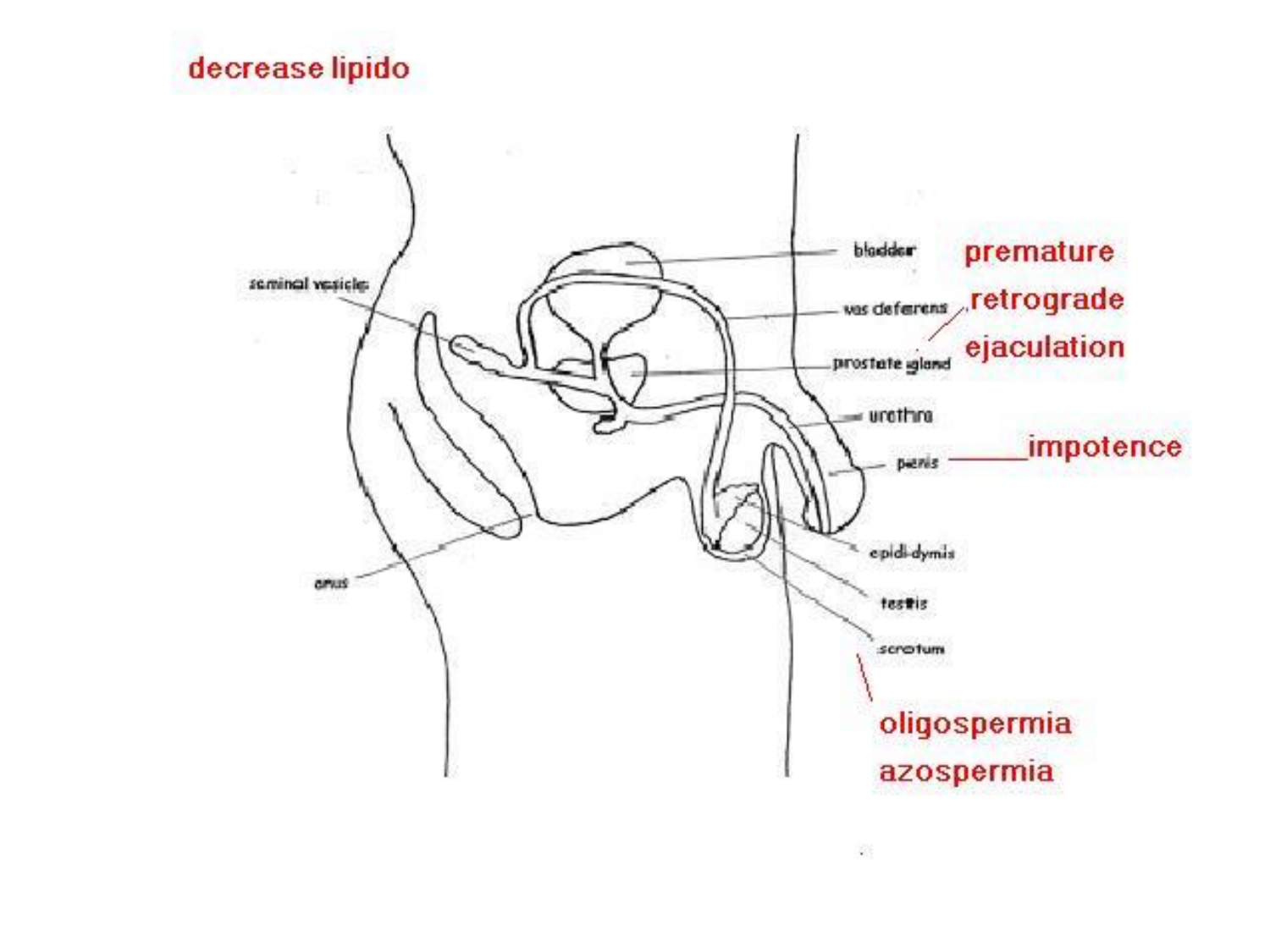## Male psychogenic causes

| Penis                    | Faliure of erection (impotence)                           |
|--------------------------|-----------------------------------------------------------|
| Urethera                 |                                                           |
| <b>Ejaculatory ducts</b> | Premature ejaculation                                     |
|                          | Retrograde ejaculation                                    |
| Seminal vesicle          |                                                           |
| Prostate                 |                                                           |
| <b>Testis</b>            | oligozoospermic, morphological abnormalities, Azoospermia |
| Endocrine glands         | oligozoospermic, Azoospermia                              |
| brain                    | lack of sexual desire                                     |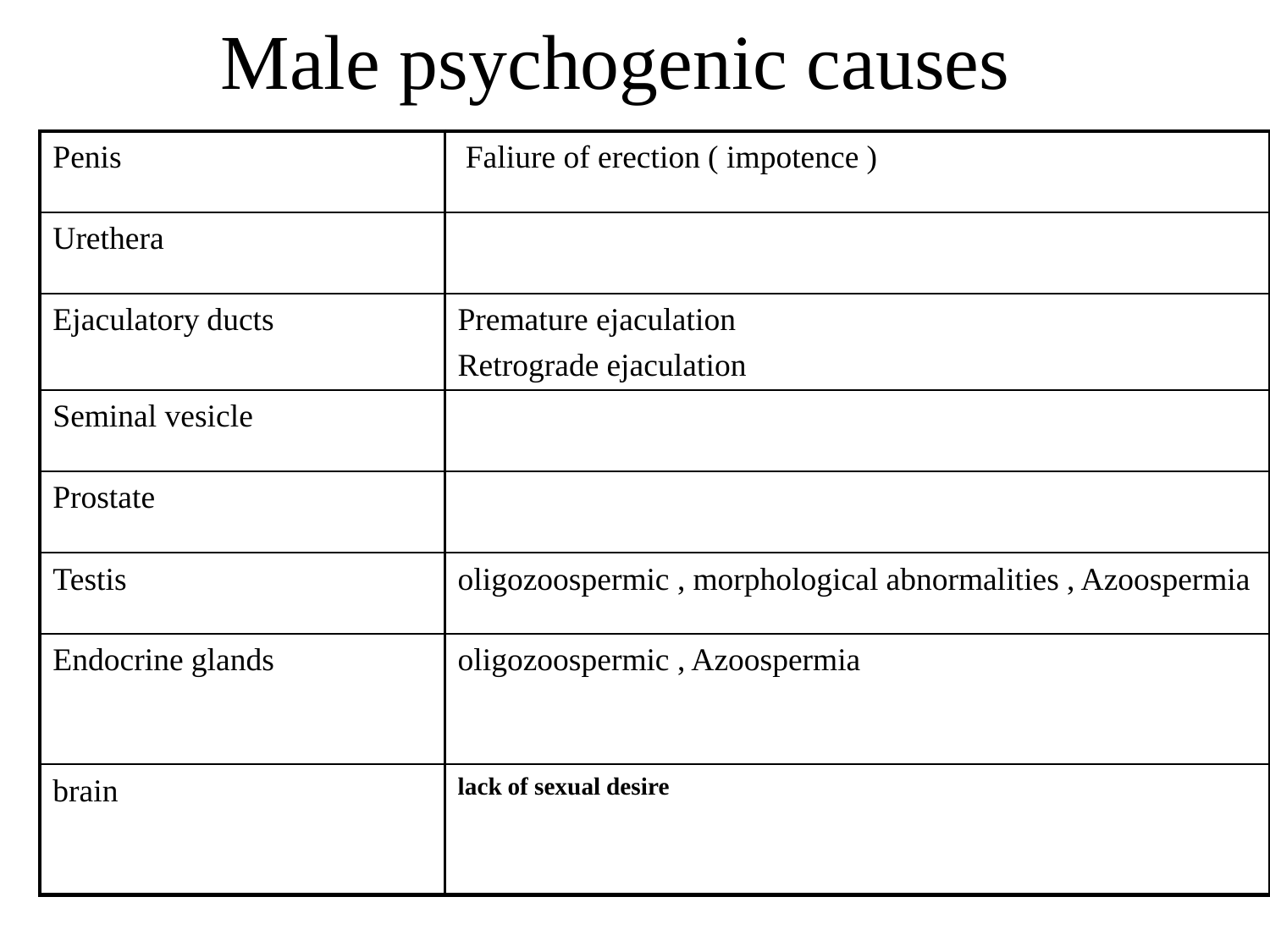The relationship between stress and infertility is still poorly understood today

- While there is little doubt that infertility causes considerable stress,
- the question
- whether stress can cause infertility,
- and
- whether stress reduction can enhance pregnancy rates in infertile couples,
- is still very controversial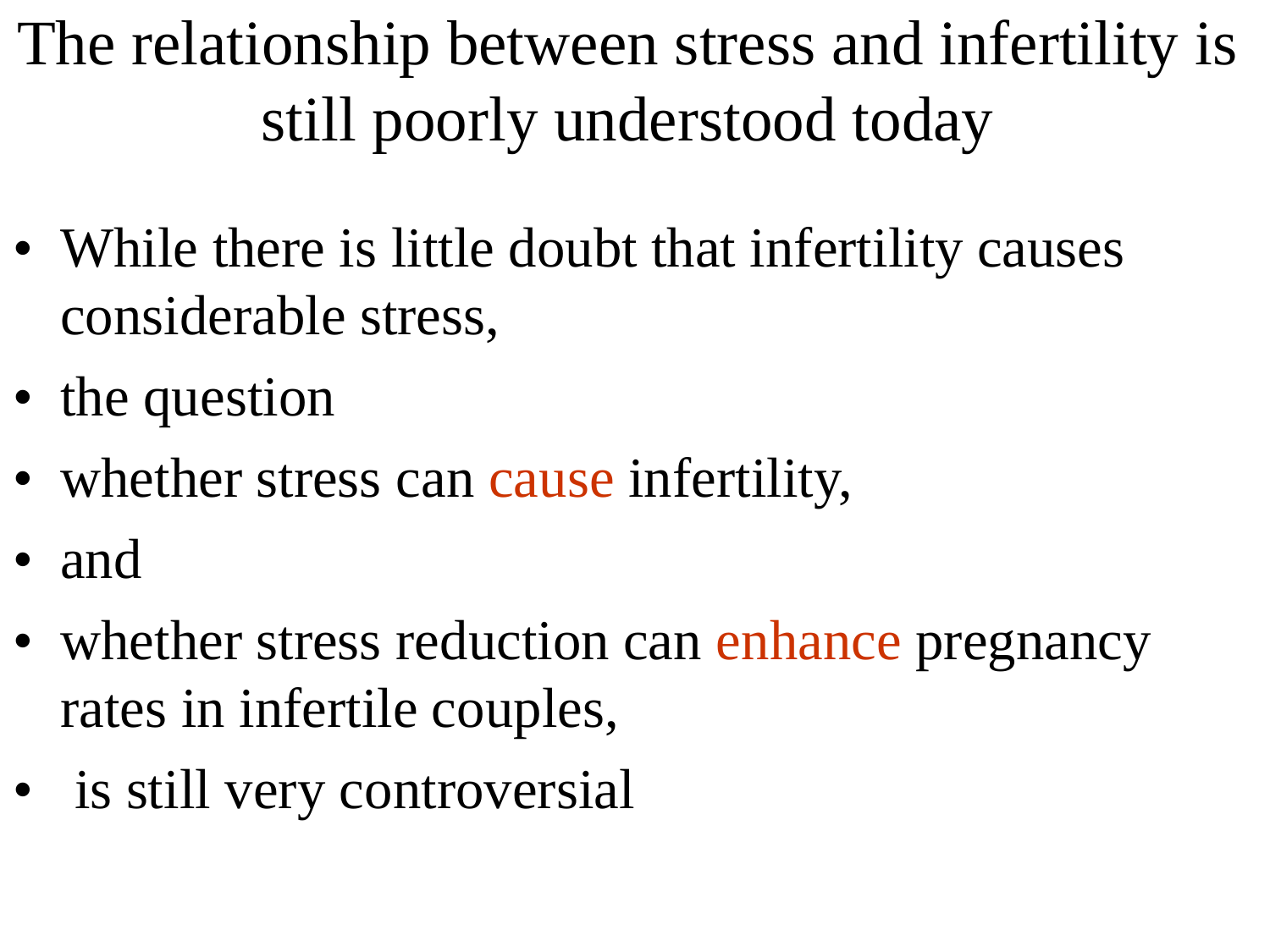• Although several authors have suggested an important pathogenic role for psychosocial factors in 'functional' infertility,

the extent to which depression, anxiety and expressed emotional patterns correlate to infertility is not yet clear.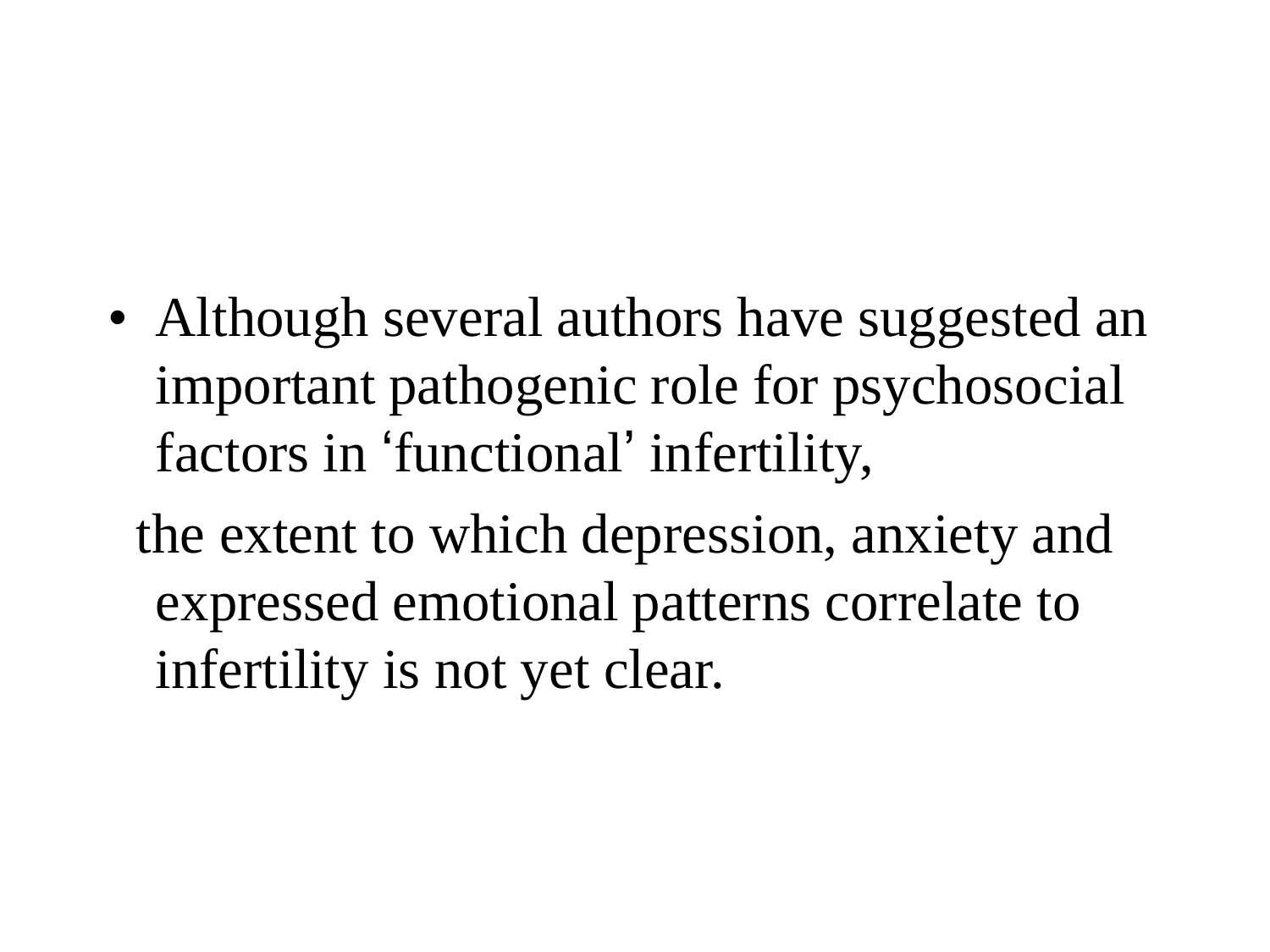- Learning of one's infertility can often generate depression and lack of sexual desire.
- Work-ups and treatments can interfere with the couple's intimacy, and the body image of each partner.
- Sometimes the final arrival of a child cannot completely repair felt psychological failure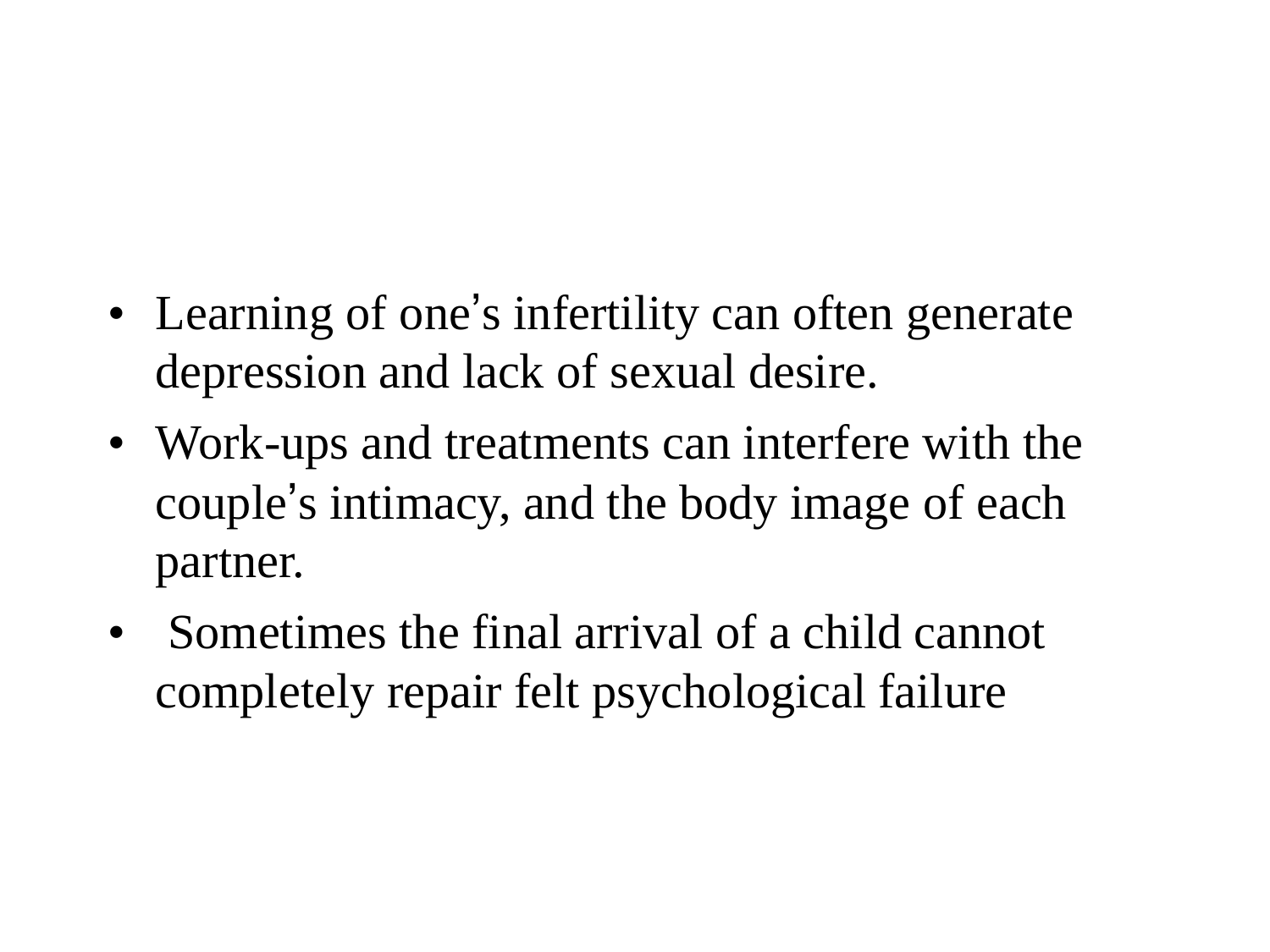### At Present

- whether differences exist regarding
- anxiety, depression, and anger management in couples with certain organic causes of **infertility** ('organic' **infertility**)
- and those with **infertility** due to certain nonorganic causes ('functional' causes).
- Because these couples are exposed to the same stressor (**infertility**) the finding of different levels of anxiety, depression and anger might suggest a role of these elements in the pathogenesis of 'functional' **infertility**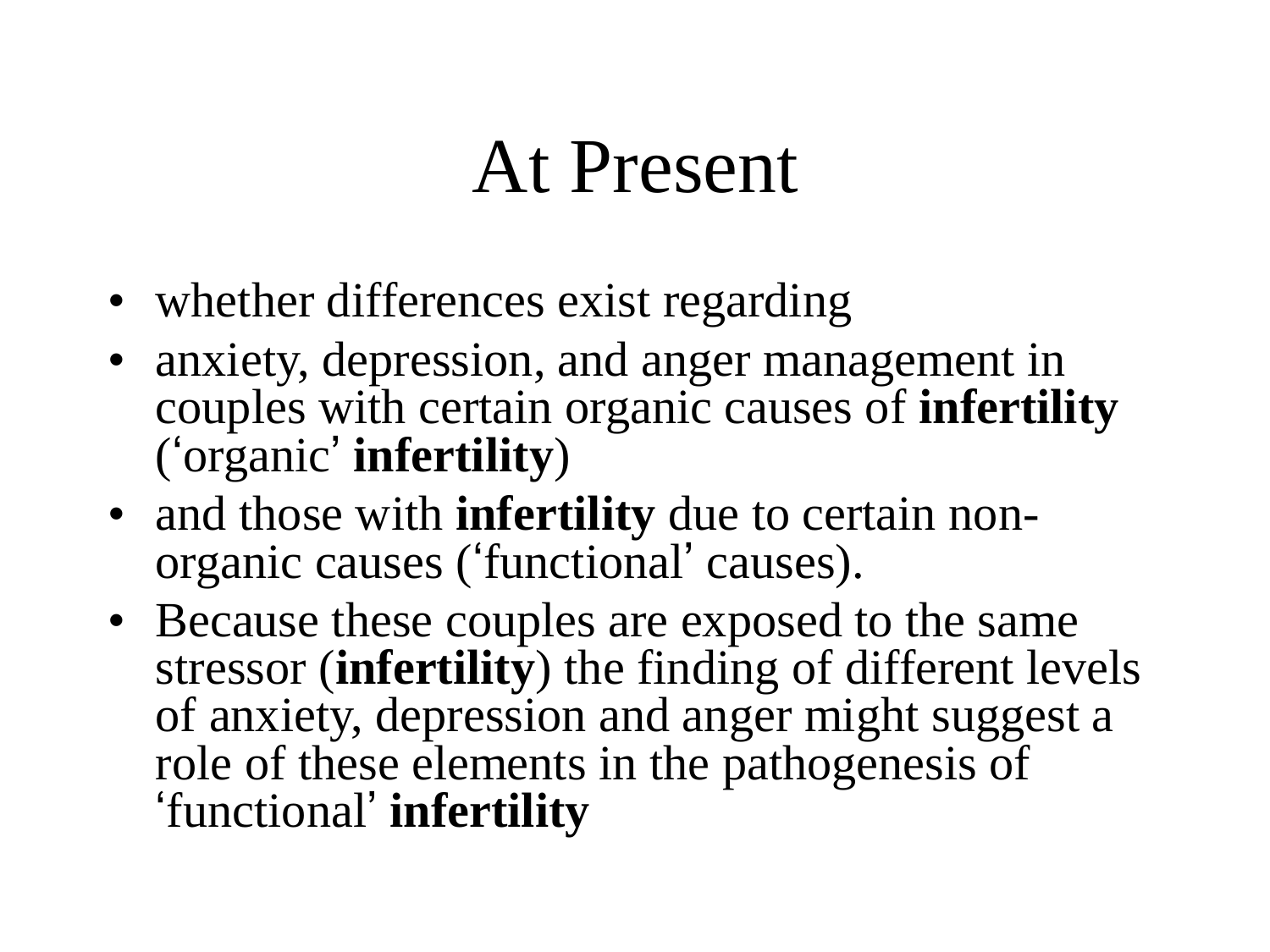the psychological features of **infertility** are based on two contrasting theoretical models

- The first model (psychodynamic-oriented) consider the role of **psychogenic** elements among the causes of **infertility** ('**psychogenic**' hypothesis);
- or
- The second model consider a psychological distress is secondary to **infertility**.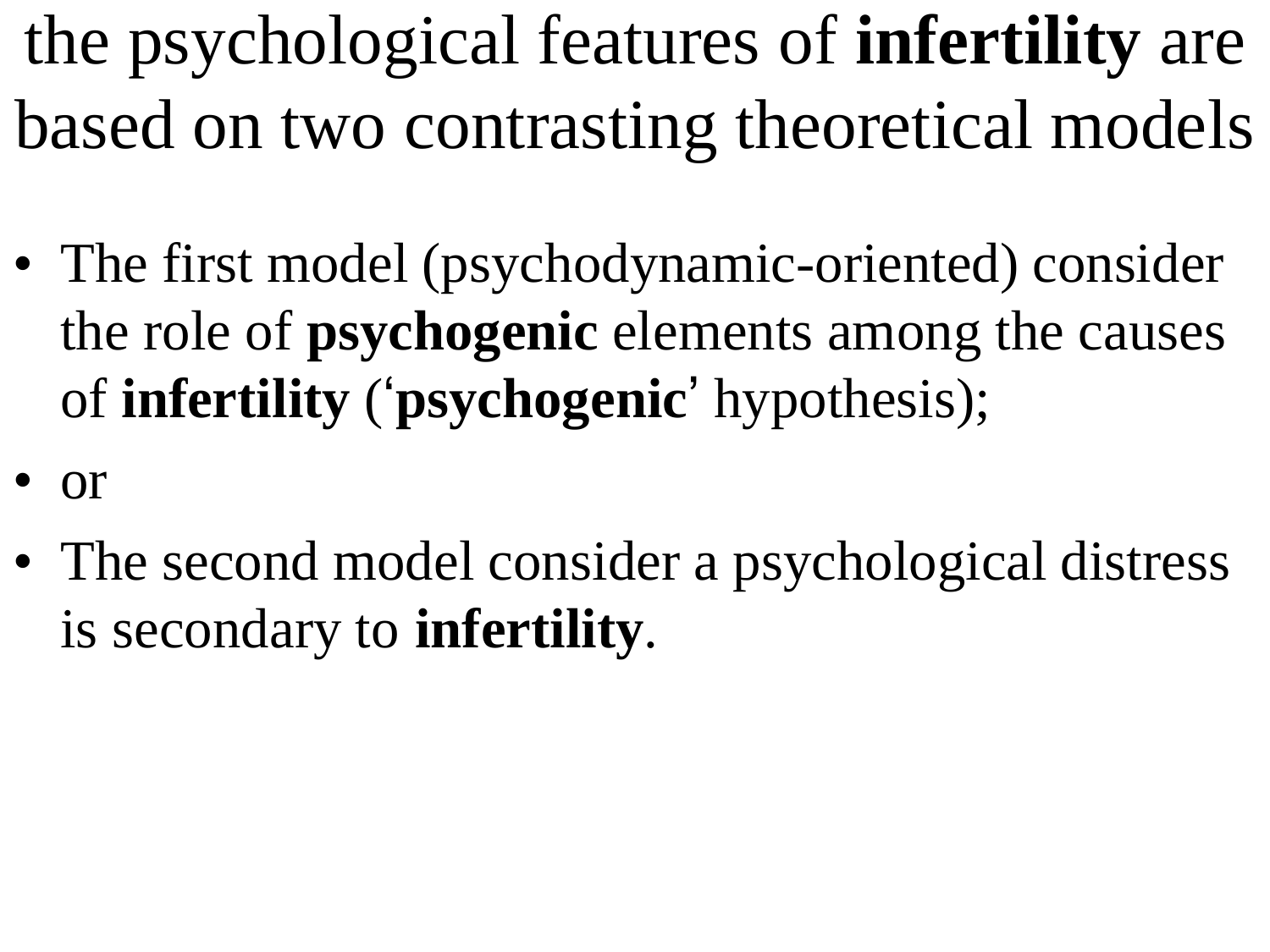# Acupuncture and Infertility

- Acupuncture affect both psychological and emotional factors as well as physical ones.
- For example, extremely painful premenstrual or mid-cycle pain can be debilitating. This type of physical stress no doubt produces emotional stress as a result of missed work, interference in activities, and the pain itself, which in turn can compromise the function of the reproductive system.
- The hormone ACTH, which is released as a response to acupuncture needle stimuli, has an antiinflammatory effect that may improve fertility (for example, by improving with tubal factor-based infertility as a response to pelvic inflammatory disease).
- In addition, the insertion of acupuncture needles has been shown to effectively increase blood circulation. Enhanced blood flow to the uterine lining undoubtedly contributes to a healthier and more growth-oriented endometrium, especially when stimulation acupuncture points known as zigongxue, which reside above the ovaries.
- Acupuncture releases endorphins that mitigate one's response to stressful stimuli, thus enhancing the possibility of conception as stress reduces the hypothalamic-anterior pituitary-ovarian axis function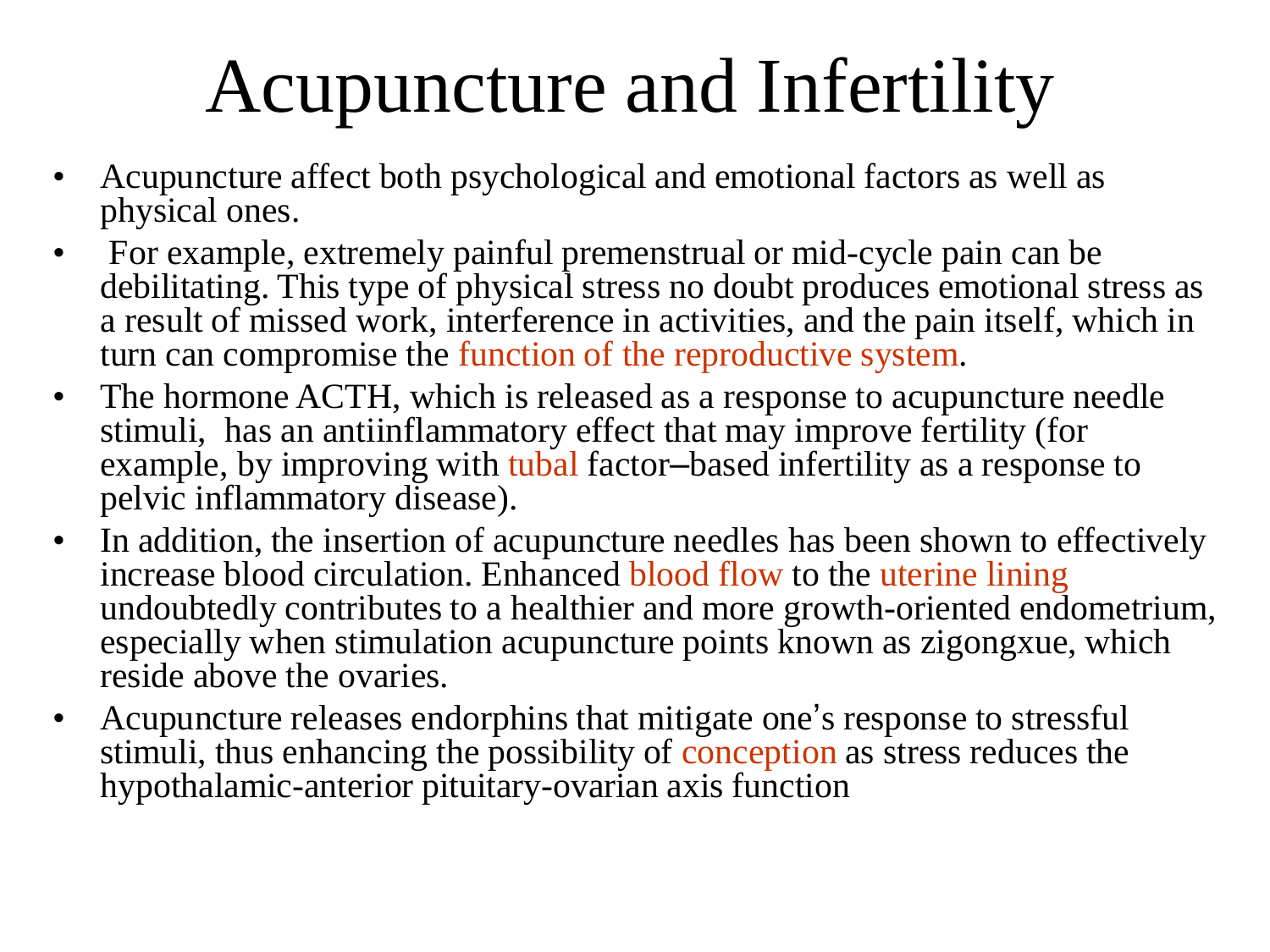### In a study

- women who were about to undergo IVF were randomly assigned to receive acupuncture therapy before and after embryo transfer
- In the women who received acupuncture, the needles were placed at points believed to influence reproductive factors (for example, by improving blood flow to the uterus).
- The acupuncture group had a higher rate of pregnancy compared with those not given acupuncture (43% versus 26%), suggesting that acupuncture can be used to improve pregnancy rates during IVF.